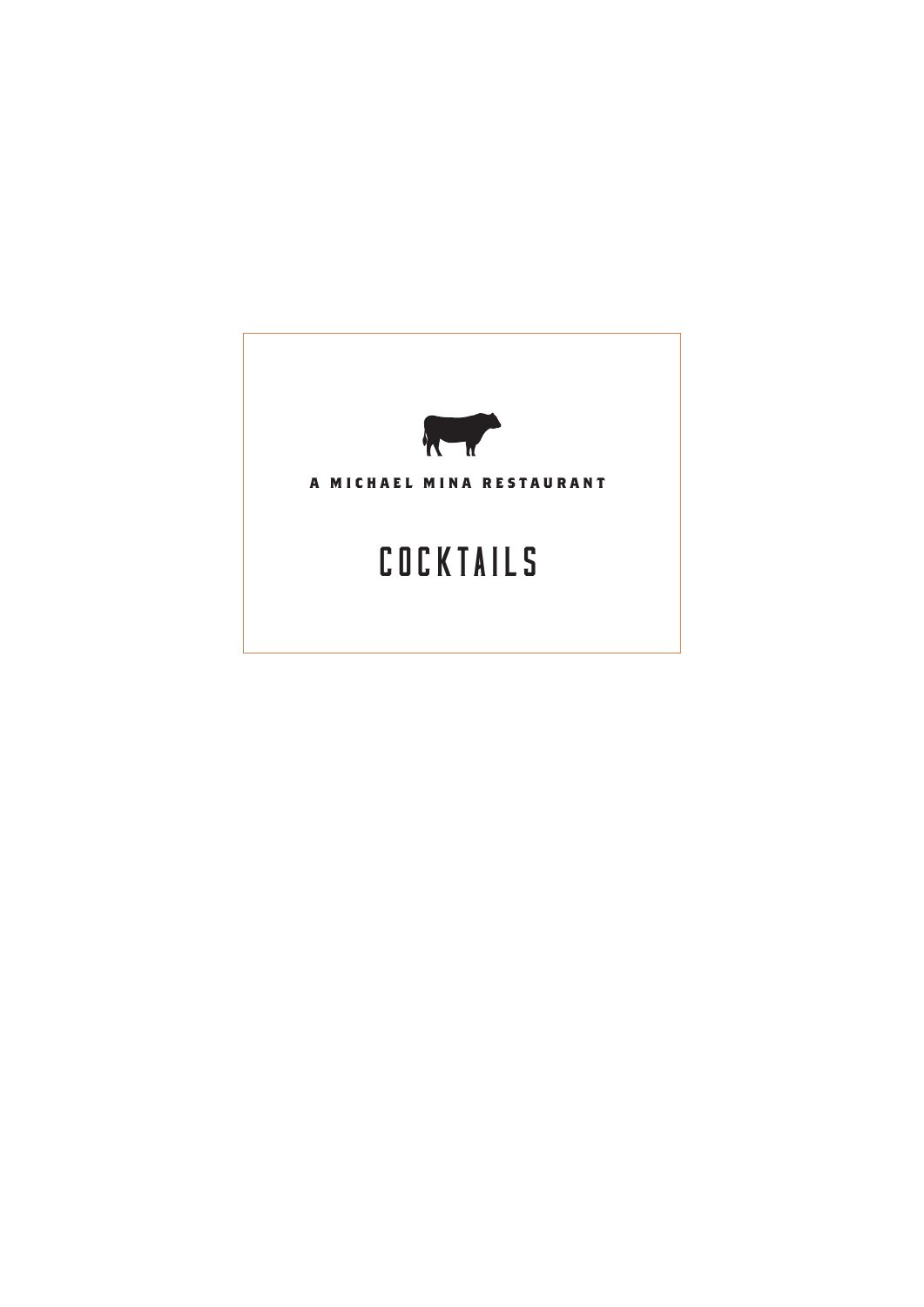| <b>GREY GOOSE VODKA.</b><br>LIME JUICE, GINGER BEER                                       | <b>MOSCOW</b><br>MULE               | <b>GREEN CHARTREUSE.</b><br>GREEN CHILE VODKA,<br>YUZU JUICE, SHISO,<br><b>GINGER BEER</b>                                            |
|-------------------------------------------------------------------------------------------|-------------------------------------|---------------------------------------------------------------------------------------------------------------------------------------|
| FORD'S GIN.<br>LEMON JUICE,<br>RUNNY HONEY.<br><b>LAVENDER BITTERS</b>                    | <b>BEE'S</b><br><b>KNEES</b>        | MONTELOBOS MEZCAL.<br><b>CINNAMON HONEY</b><br>LEMON JUICE,<br>ORANGE FLOWER.<br><b>EGG WHITES</b>                                    |
| SANTA TERESA RUM,<br><b>GRAPEFRUIT &amp; LIME JUICE.</b><br>LUXARDO MARASCHINO<br>LIQUEUR | <b>HEMINGWAY</b><br><b>DAIQUIRI</b> | KETEL ONE<br><b>GRAPEFRUIT &amp; ROSE.</b><br>VELVET FALERNUM.<br><b>GRAPEFRUIT &amp; LEMON</b><br>JUICE, ANGOSTURA<br><b>BITTERS</b> |
| HENDRICK'S GIN,<br>ST GEORGE RASPBERRY<br>LIQUEUR.<br>LIME JUICE & GINGER ALE             | <b>FLORADORA</b>                    | AVUA CACHACA,<br>STRAWBERRY SYRUP,<br>YUZU & LEMON JUICE,<br><b>GINGER BEER</b>                                                       |
| CODIGO TEQUILA,<br>LIME JUICE.<br>MINT & CUCUMBER                                         | DAISY                               | CARAVEDO MOSTO<br><b>VERDE PISCO.</b><br>SEEDLIP GARDEN,<br>LEMON & LIME JUICE,<br>AGAVE                                              |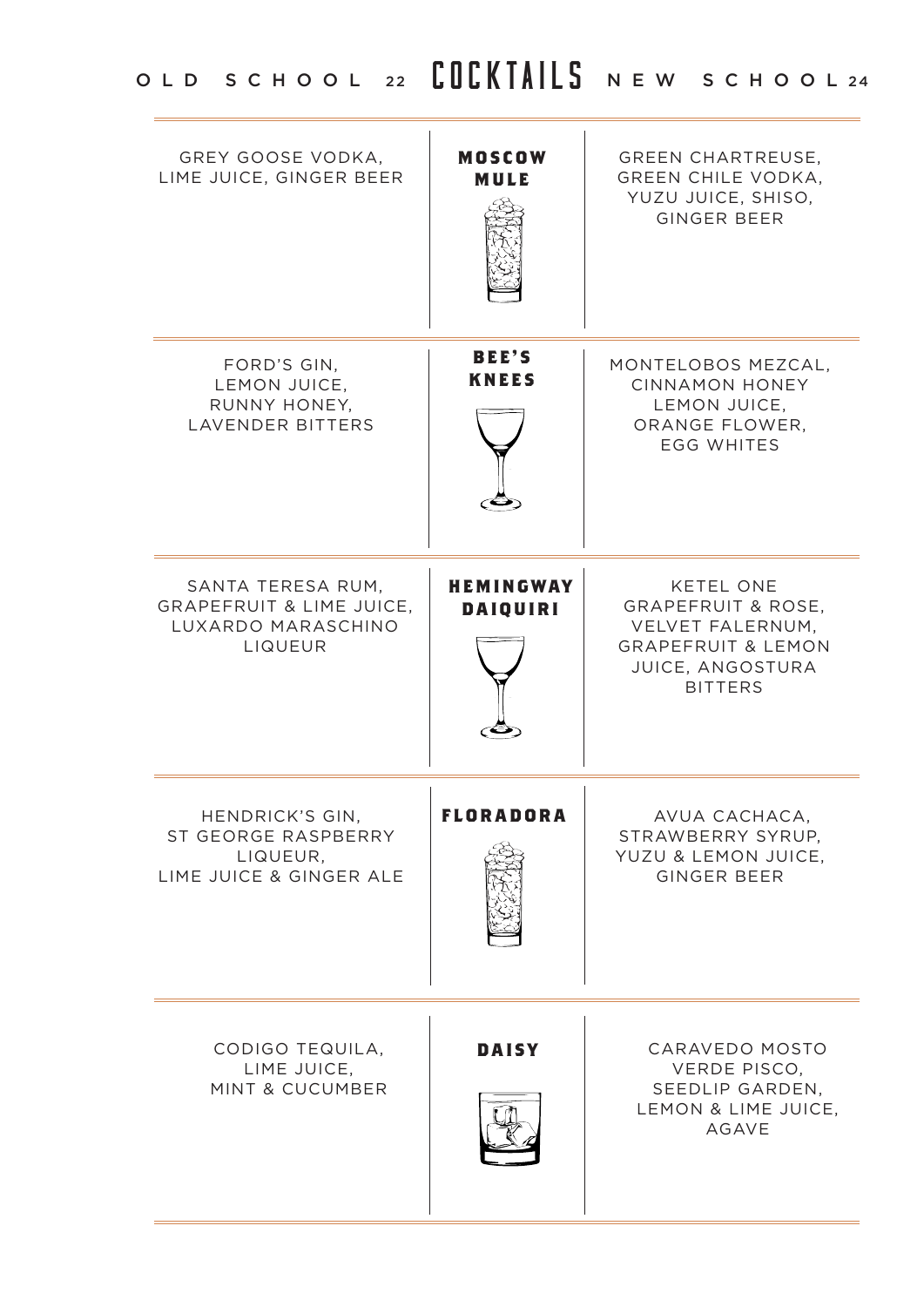# OLD SCHOOL 22 COCKTAILS NEW SCHOOL 24

| BOODLES GIN,<br>CARPANO ANTICA<br>& CAMPARI                                                       | NEGRONI                        | FLOR DE CANA 4 YR ANEJO,<br>APEROL, AMARO NONINO                                                                           |
|---------------------------------------------------------------------------------------------------|--------------------------------|----------------------------------------------------------------------------------------------------------------------------|
| SAZERAC 6 YR RYE,<br>SUGAR , ORANGE BITTERS<br>ANGOSTURA BITTERS                                  | <b>OLD</b><br><b>FASHIONED</b> | PLANTATION<br>PINEAPPLE RUM,<br>PEACH BITTERS.<br>PEYCHAUDS BITTERS,<br>PASSION FRUIT SYRUP                                |
| OLD FORESTER BOURBON.<br>LEMON JUICE.<br>SUGAR, EGG WHITES,<br>CABERNET SAUVIGNON<br><b>FLOAT</b> | <b>NEW YORK</b><br>SOUR        | TOKI JAPANESE WHISKY,<br>LILLET BLANC.<br><b>VELVET FALERNUM</b><br>LEMON JUICE,<br>MATCHA GREEN TEA,<br><b>EGG WHITES</b> |
| HIGH WEST DOUBLE RYE<br>CARPANO ANTICA.<br>ANGOSTURA BITTERS                                      | MANHATTAN                      | KNOB CREEK RYE WHISKEY,<br>COGNAC, CARPANO ANTICA<br>GRAND MARNIER,<br>CYNAR AMARO                                         |
| <b>MONKEY</b><br>SHOULDER SCOTCH,<br>LEMON JUICE,<br>RUNNY HONEY, GINGER &<br>LAPHROAIG           | <b>PENICILLIN</b>              | RUSSELL'S 10 YR BOURBON,<br>BARROW'S GINGER LIQUOR,<br>LEMON JUICE,<br>RUNNY HONEY, LAPSANG                                |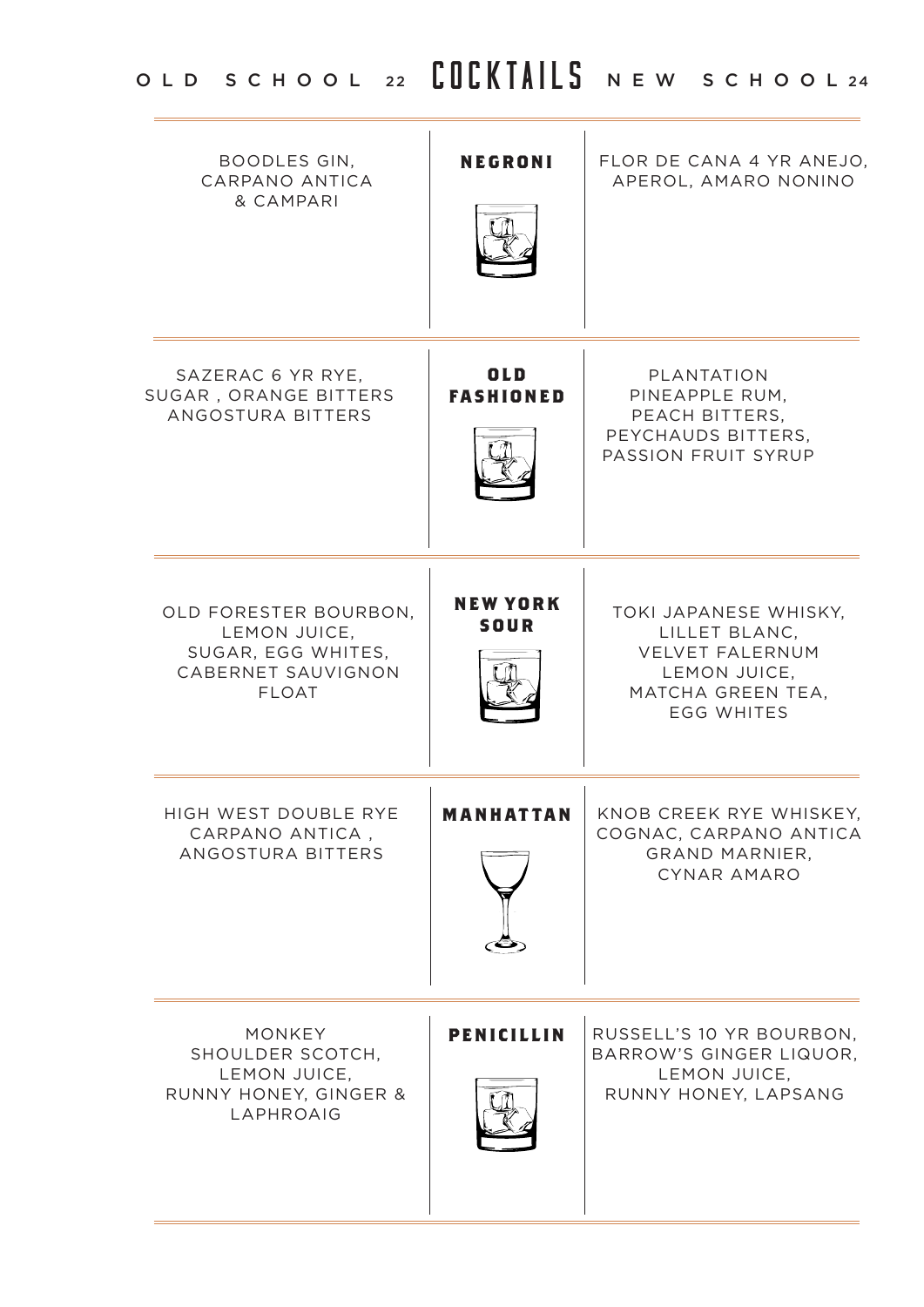

INSPIRED TO CRAFT HER OWN VERSION OF THE FAMED "BLOODY MARY" COCKTAIL, DIANE MINA, WIFE OF CELEBRITY CHEF MICHAEL MINA MAKES HER MARK ON THE CULINARY MAP WITH THE LAUNCH OF HER ARTISAN'S BLENDS BRINGING BACK THE ESSENCE OF SIMPLICITY AND ELEGANCE TO THIS ICONIC ANY-TIME-OF-DAY FAVORITE.

#### **O R I G I N A L B L O O D Y M A R Y M I X E R**

ORGANIC HEIRLOOM TOMATOES, RICH OLIVE BRINE, GRATED HORSERADISH, ORGANIC EGYPTIAN CELERY SEED, WORCESTERSHIRE (FISH FREE), LEMON JUICE, TABASCO, SEA SALT, HONEY, FIVE PEPPERCORN BLEND.

#### **DIRTY DIANE'S JALAPENO BLOODY MARY MIXER**

TURNING UP THE HEAT TO DIANE'S ORIGINAL – SHE ADDS THE HERB OF CILANTRO, JALAPENOS, KEY LIME AND ORGANIC CORIANDER SEED.

GLUTEN-FREE / VEGETARIAN / LOW SODIUM

**DIANE'S CLASSIC** – ORIGINAL MIX – TITOS **22**

**THE DIRTY DIANE** – DIRTY DIANE'S MIX – ESPOLÒN BLANCO **22**

**THE MARY MOCKTAIL -** ALCOHOL-FREE, ORIGINAL OR DIRTY DIANE MIX DIRTY **12**

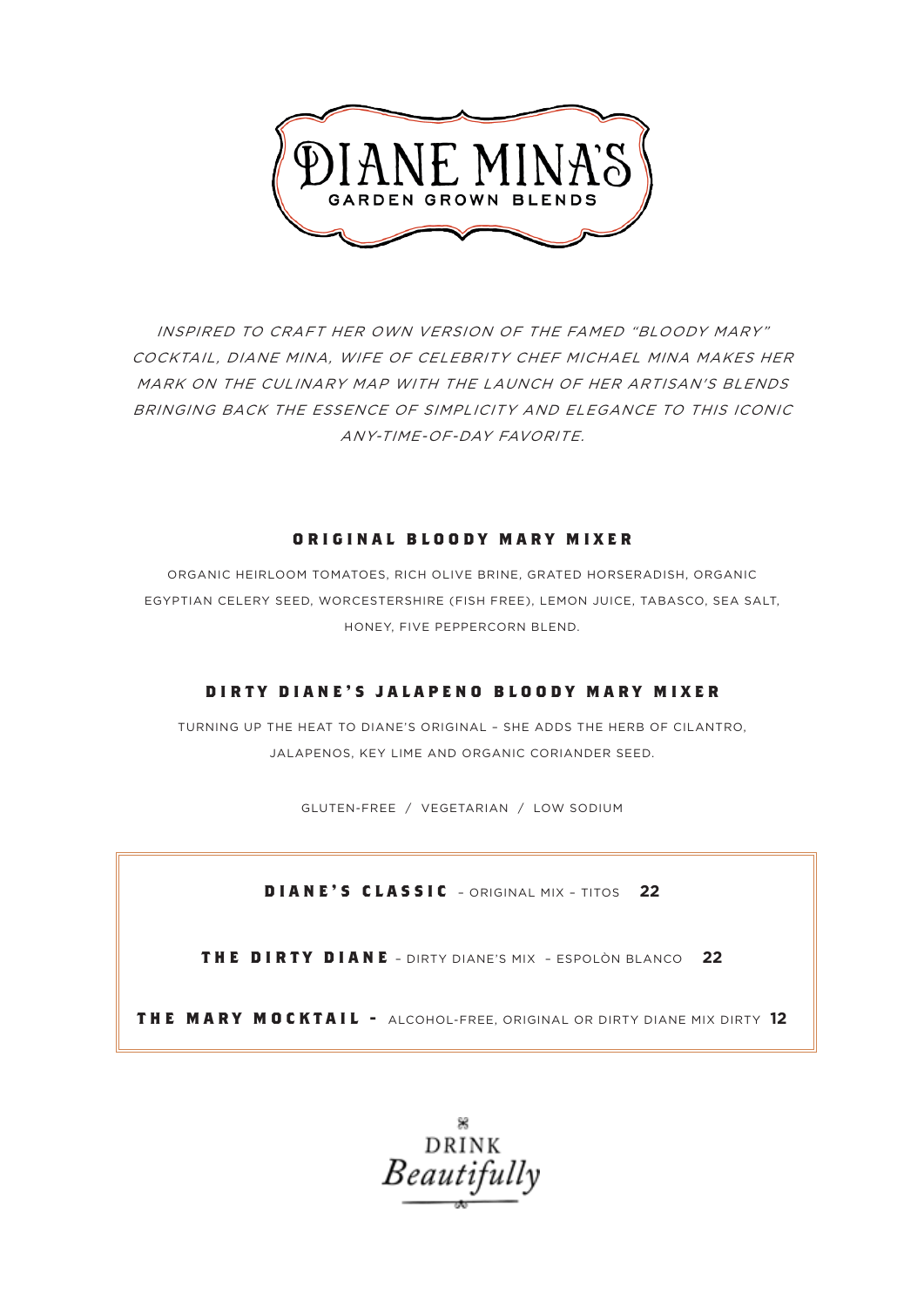# **B IANCA V IGNA**  THE GLASS

# WINES BY **SPARKLING**

CONEGLIANO VALDOBBIADENE PROSECCO 2020 **16**  AROMAS OF JUST RIPE PEACH, STONEFRUIT AND FRESH CUT FLOWERS.

#### **D O M P É R I G N O N**

CHAMPAGNE 2012 **88**  RICH AND NUTTY WITH AROMAS OF FRESH YELLOW PEARS & BISCOTTI.

#### MICHEL GONET CUVÉE MINA, BLANC DE BLANCS

'LES HAUTES MOTTES' CHAMPAGNE 2010 **37**  TOASTY BRIOCHE, HAZELNUT AND AROMAS OF LEMON MERINGUE.

#### **DELAMOTTE** *ROSÉ* CHAMPAGNE NV **52**

RICH AROMAS OF POMEGRANATE, GRAPEFRUIT, RED CHERRIES AND DRIED ROSES.

#### **GASTON CHIQUET ROSÉ**

CHAMPAGNE NV **35** BRIGHT NOTES OF FRESH PEACH, RED BERRIES, RHUBARB AND PASTRY CREAM.

#### **W H I T E**

#### **ROBERT WEIL RIESLING TRADITION**

RHEINGAU, GERMANY 2020 **19** 6OZ **/ 28** 9OZ OFF-DRY AND BRIGHT FLORAL AROMAS ALONG WITH NOTES OF PANNA COTTA, WHITE PEACH, GREEN APPLE.

#### **DOMAINE DENIZOT SAUVIGNON BLANC**

SANCERRE 2020 **20** 6OZ **/ 30** 9OZ AROMATICS OF YELLOW FLOWERS, LIME AND HINTS OF RIPE NECTARINE AND GOOSEBERRY.

#### **FAMILIA TORRES VERDEJO CELESTE**

PAGO DEL CIELO, RUEDA SPAIN 2019 **15** 6OZ **/ 22** 9OZ AROMAS OF GREEN APPLES, FRESH FLOWERS, FENNEL, GREEN ALMOND.

#### **DUMOL CHARDONNAY WESTER REACH**

RUSSIAN RIVER VALLEY 2019 **32** 6OZ **/ 48** 9OZ DECADENT NOTES OF RED DELICIOUS APPLES, MANGO, GRILLED PINEAPPLE ALONG WITH BEING NUTTY AND CREAMY.

#### **PRESQU'ILE CHARDONNAY**

SANTA MARIA VALLEY 2020 **19** 6OZ **/ 28** 9OZ MILD LEMONY EDGE, COMPLEX, GREAT ACIDITY.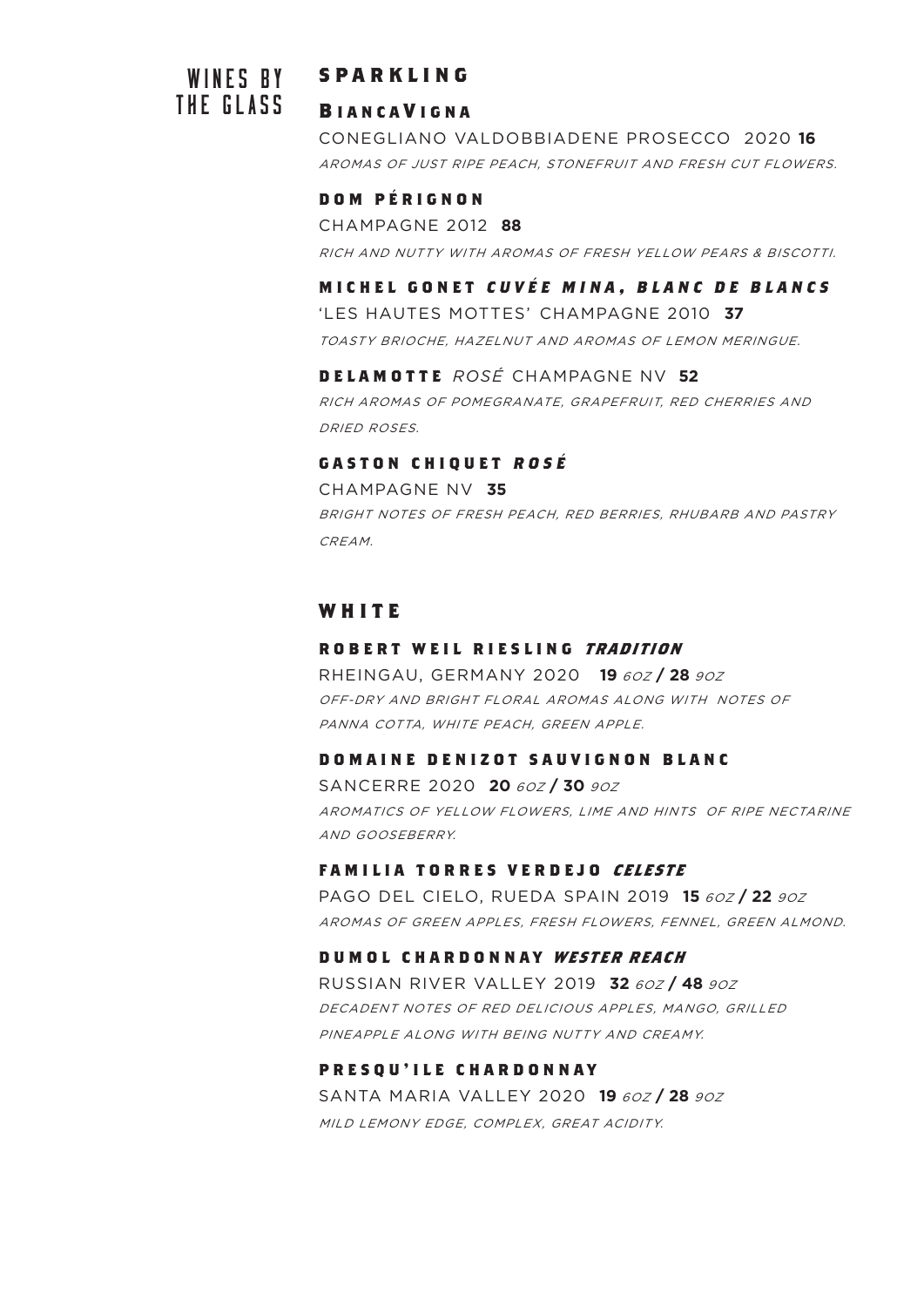# WINES BY THE GLASS

## **RED**

**OCCIDENTAL PINOT NOIR 33** 6OZ **/ 49** 9OZ FREESTONE-OCCIDENTAL, SONOMA COAST 2020 RASPBERRY, CRUSHED CRANBERRY, ROSE PETAL AND SPICE.

**VINCENT GIRARDIN PINOT NOIR ST-VINCENT** 

BOURGOGNE, FRANCE 2018 **19** 6OZ **/ 28** 9OZ JUICY RED FRUIT, SAVORY EARTH, SOFT AND ROUNDED.

#### **BODEGAS á STER TEMPRANILLO C R I A N Z A**

RIBERA DEL DUERO 2016 **18** 6OZ **/ 27** 9OZ AROMAS OF RED CURRANTS, VIOLETS, FENNEL AND CEDAR.

#### **LEWIS CABERNET SAUVIGNON MASON'S**

NAPA VALLEY 2019 **32** 6OZ **/ 48** 9OZ DEEP, BROODING CURRANTS WRAPPED IN CHOCOLATE AND FINISHING WITH POWER.

#### **SILENUS TYROS CABERNET SAUVIGNON**

NAPA VALLEY 2019 **20** 6OZ **/ 30** 9OZ BOUQUET OF BLACKBERRY AND PLUM WITH HINTS OF BLACK LICORICE WITH SILKY TANNINS.

#### **TURLEY ZINFANDEL JUVENILE**

CALIFORNIA 2020 **18** 6OZ **/ 27** 9OZ BRIGHT, RIPE BLACK CHERRY, BLACKBERRIES, FIG WITH SUBTLE FLORAL NOTES TO LIFT.

# **ROS É**

#### **L U C Y**

SANTA LUCIA HIGHLANDS 2021 **16** 6OZ **/ 24** 9OZ A CLASSIC, FRESH AND DRY ROSÉ WITH NOTES OF BING CHERRIES, RHUBARB AND WHITE FLOWERS.

#### **D O M A I N E D E T E R R E B R U N E**

BANDOL, PROVENCE, FRANCE 2020 **26** 6OZ **/ 39** 9OZ AROMAS OF WHITE PEACH AND THYME WITH A LITTLE OCEAN SPRAY FINISH.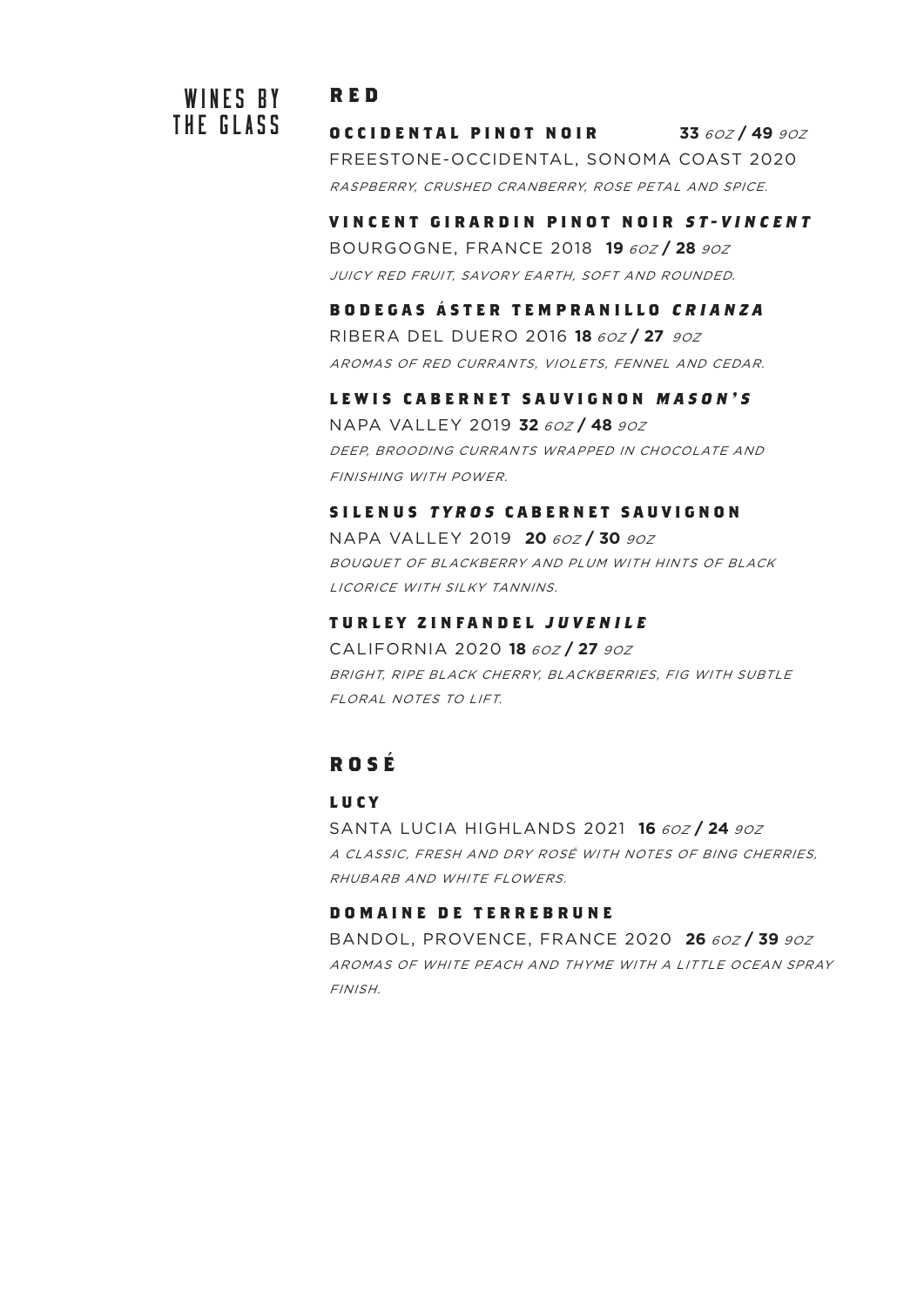THE GLASS

# **CORAVIN WINES BY HYDE DE VILLAINE CHARDONNAY**

'HYDE' CARNEROS 2019 **38** 6OZ **/ 57** 9OZ

**MERRY EDWARDS PINOT NOIR** 'OLIVET LANE' RRV, SONOMA 2018 **42** 6OZ **/ 63** 9OZ

# **B E A U R E N A R D G R E N A C H E B L E N D**

CHÂTEAUNEUF-DU-PAPE 2019 **38** 6OZ **/ 57** 9OZ

**HICKINBOTHAM SHIRAZ 35** 6OZ **/ 52** 9OZ 'BROOKS ROAD' MCLAREN VALE 2017

#### **SOCIANDO MALLET JEAN GAUTREAU**

HAUT-MEDOC, BORDEAUX 2003 **62** 6OZ **/ 93** 9OZ

#### **CADE CABERNET SAUVIGNON**

HOWELL MOUNTAIN 2018 **54** 6OZ **/ 81** 9OZ

#### **GRGICH HILLS CABERNET SAUVIGNON**

NAPA VALLEY 2018 **36** 6OZ **/ 54** 9OZ

#### **HEITZ OAK CABERNET SAUVIGNON**

'TRAILSIDE' RUTHERFORD 2015 **88** 6OZ **/ 132** 9OZ

#### **JOSEPH PHELPS INSIGNIA CABERNET SAUVIGNON**

NAPA VALLEY 2018 **77** 3OZ **/ 154** 6OZ **/ 231** 9OZ

#### **SILVER OAK CABERNET SAUVIGNON**

NAPA VALLEY 2016 **72** 6OZ **/ 108** 9OZ

#### **STALGIN CABERNET SAUVIGNON SALUS**

NAPA VALLEY 2017 **48** 6OZ **/ 72** 9OZ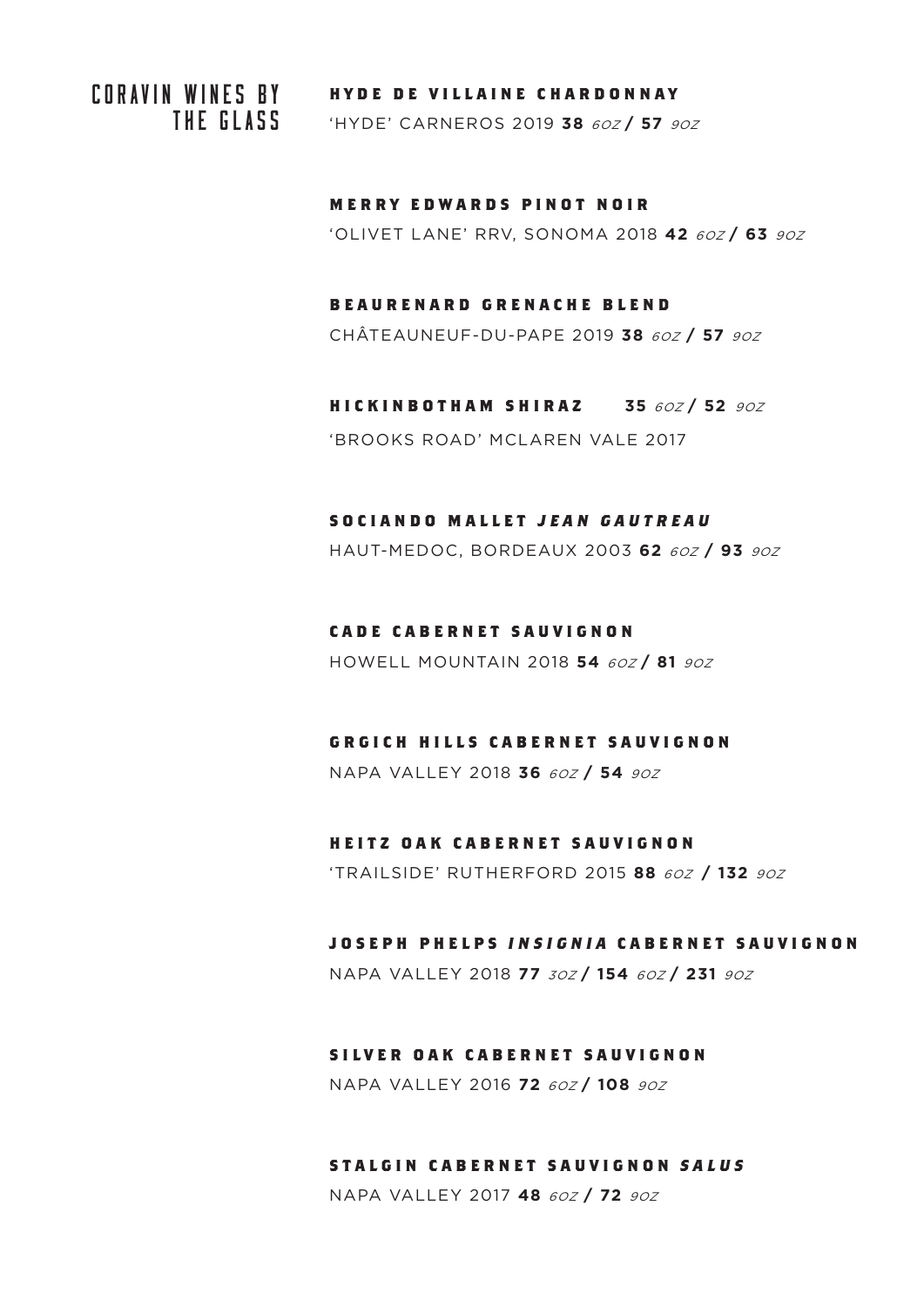# ZERO PROOF **CATALINA SUNSET 1 2**

PASSION FRUIT, ORANGE & PINEAPPLE JUICE FEVER TREE GINGER BEER

#### **ON A WHIM 12**

SOMETHING JUST FOR YOU

#### **FEVER-TREE GINGER BEER 8**

**ENROOT REVITALIZE SPARKLING COLD BREW TEA 1 4** RASPBERRY, MINT, WHITE PEONY

#### **SEEDLIP GARDEN 108 15**

NON-ALCOHOLIC SPIRIT

#### **SEEDLIP SPICE 94 15**

NON-ALCOHOLIC SPIRIT

#### **SMOG CITY LITTLE BO PILS 12** TORRANCE, CALIFORNIA BEER

**CORONA EXTRA 10 MEXICO** 

**SAM ADAMS BOSTON LAGER 9** BOSTON, MASSACHUSETTS

**ANCHOR STEAM 9** SAN FRANCISCO, CALIFORNIA

**FOUNDER'S BREAKFAST STOUT 12** GRAND RAPIDS, MICHIGAN

**FOUNDER'S CENTENNIAL I.P. A . 12** GRAND RAPIDS, MICHIGAN

**DOG FISH HEAD 90MIN DOUBLE IPA 13** MILTON, DELAWARE

**ST. PAULI GIRL NA 9** BREMEN, GERMANY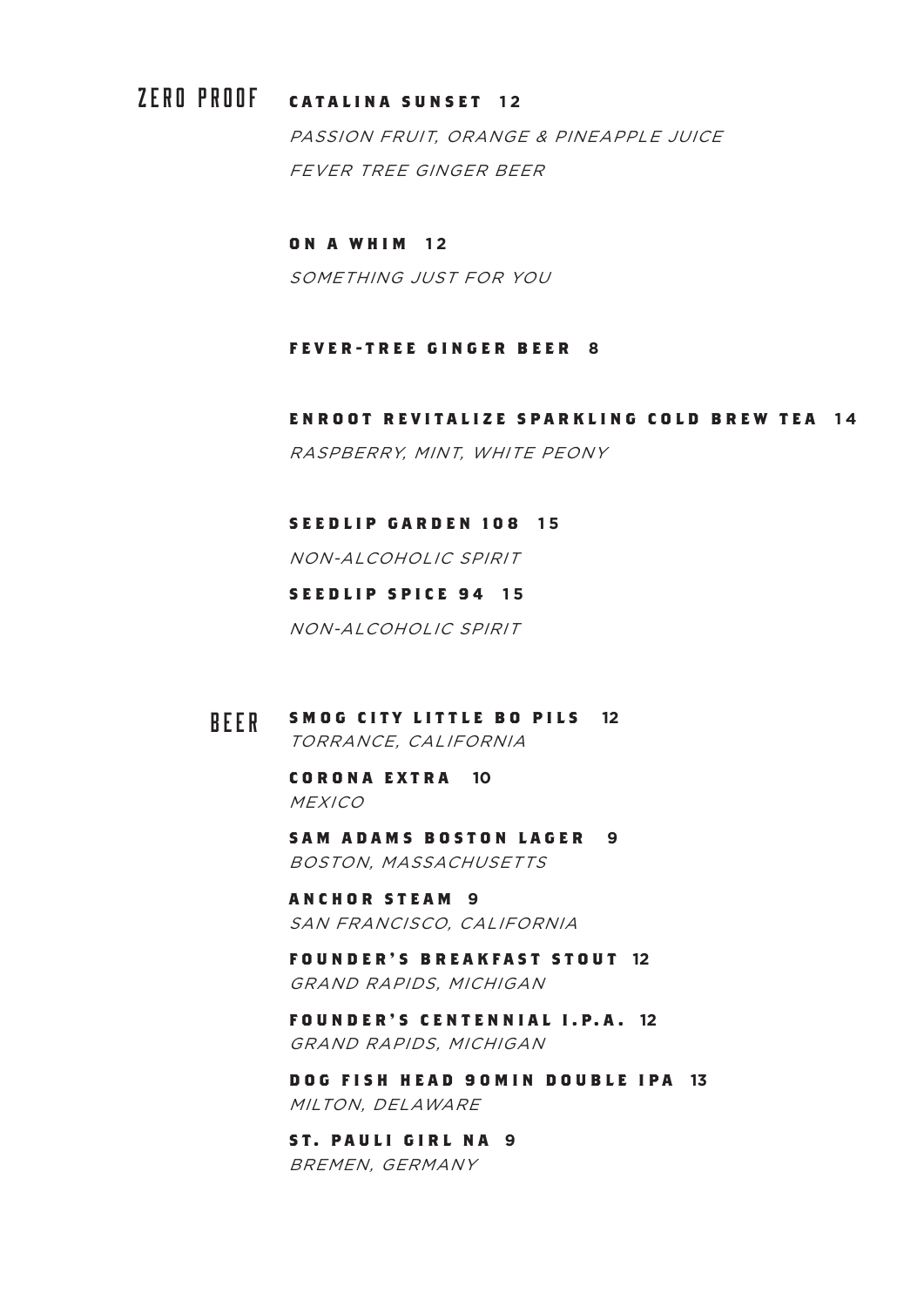# AMERICAN WHISKEY

#### **BOURBON**

OLD FORESTER **18** ANGEL'S ENVY **24** BAKER'S 7YR **19** BLANTON'S **42** BOOKER'S **26** BUFFALO TRACE **18** BULLEIT **18** ELIJAH CRAIG **16** FOUR ROSES **18** HIGH WEST AMERICAN PRAIRIE **19** SAZERAC **20** HUDSON 4 GRAIN **28** JEFFERSON RESERVE **20** JEFFERSON OCEAN **28** KENTUCKY OWL CONFISCATED **38** WHISTLEPIG 18YR **116** KNOB CREEK **18** MAKER'S MARK **18** MICHTER'S **26** MICHTER'S 20YR **238** NOAH'S MILL **30** OLD RIP VAN WINKLE 10YR **144** RABBIT HOLE DARERINGER **26** ROWAN'S CREEK 12YR **26** RUSSELL'S RESERVE **22** WILD TURKEY 81 **18** WILLETT POT STILL RESERVE **23** WOODFORD RESERVE **20**

#### **RYE**

WILD TURKEY 101 **18** COLONEL E.H. TAYLOR **70** HIGH WEST DOUBLE RYE **20** HIGH WEST RENDEZVOUS **24** KNOB CREEK **20** MICHTER'S **24** MICHTER'S 10YR **65** REDEMPTION **20** SAGAMORE **20** WHISTLEPIG 10YR **24** WHISTLEPIG 12YR **39** WHISTLEPIG 15YR **69** WHISTLEPIG THE BOSS HOG VIII **185** WILLETT FAMILY ESTATE 4YR **26** WOODINVILLE **19**

**TENNESSEE** JACK DANIEL'S **16** UNCLE NEAREST 1884 SM BATCH **19**

**OTHER** HIGH WEST CAMPFIRE **25** HIGH WEST SILVER WESTERN OAT **18** HUDSON NEW YORK CORN **26** MICHTER'S AMERICAN **34** WYOMING OUTRYDER 8 YEAR **28**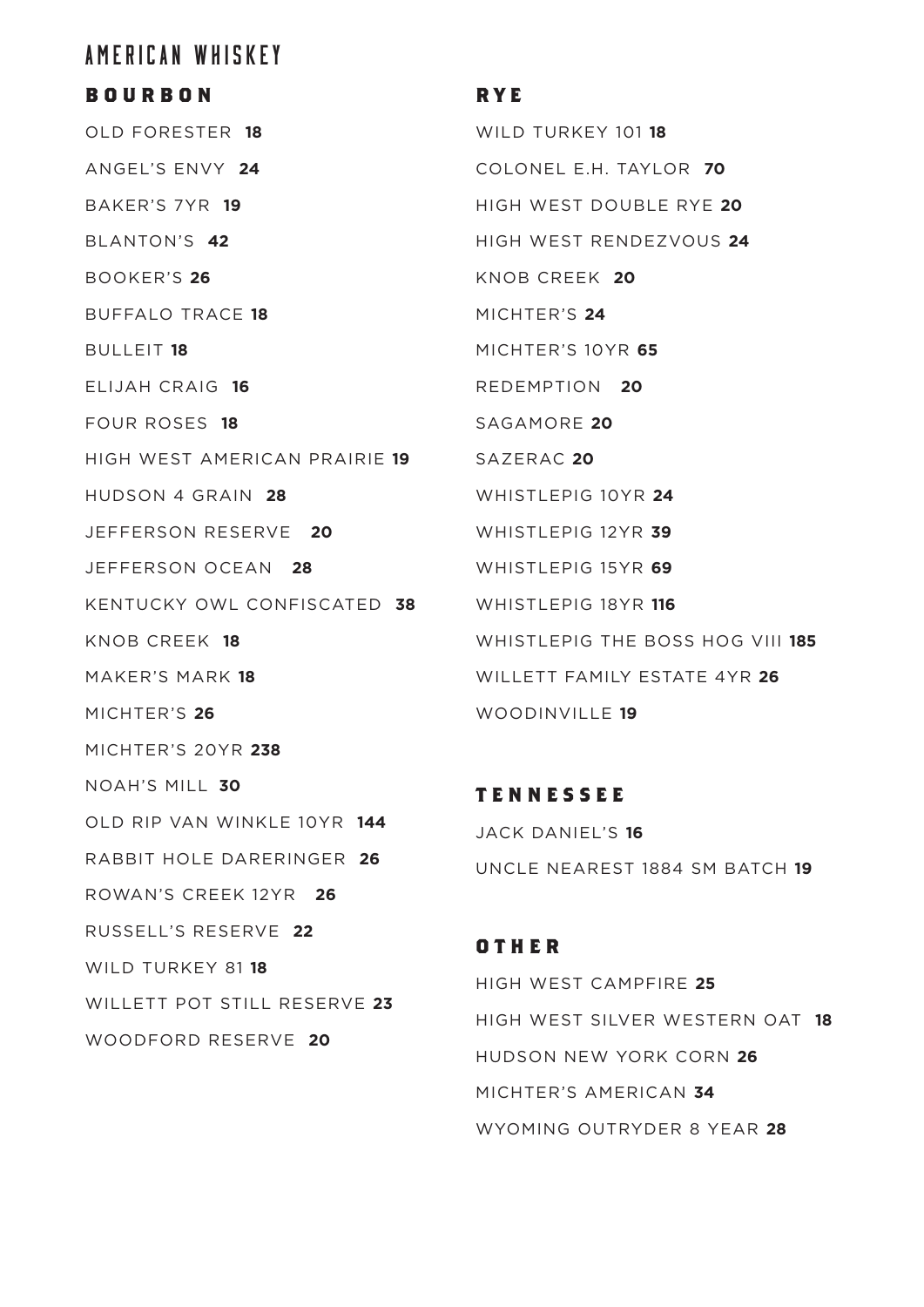# OTHER WHISK (E)Y

**SINGLE MALT** BALVENIE 12YR **20** CRAGGANMORE 12YR **19** DALMORE 15YR **49** GLENFIDDICH 12YR **18** GLENLIVET 12YR **17** GLENMORANGIE QUINTA RUBAN **24** HIGHLAND PARK 18YR **38** LAGAVULIN 16YR **34** LAPHROAIG 10YR **18** MACALLAN HARMONY **64** MACALLAN 12YR **24** MACALLAN 15YR **48** MACALLAN 18YR **74** MACALLAN 25YR **320** MACALLAN 30YR **652** OBAN 14YR **20** OBAN 18YR **40**

**IRISH** JAMESON **18** REDBREAST 12YR **26** TULLAMORE DEW **16**

**JAPANESE** SUNTORY TOKI **20** HIBIKI HARMONY **28** HAKUSHU 12YR **30** ICHIRO'S MALT 'THE PEATED' **77** ICHIROS 'ON THE WAY' **62** KIKORI **19** NIKKA COFFEY MALT **34** YAMAZAKI 12YR **36**

#### **B L E N D E D S C O T C H**

SPRINGBANK 15YR **33**

MONKEY SHOULDER **16** JOHNNIE WALKER BLACK **18** JOHNNIE WALKER BLUE **66**

#### **WHISKEY FLIGHTS** HIGH WEST **29**

 MICHTER'S **32** WHISTLEPIG **65**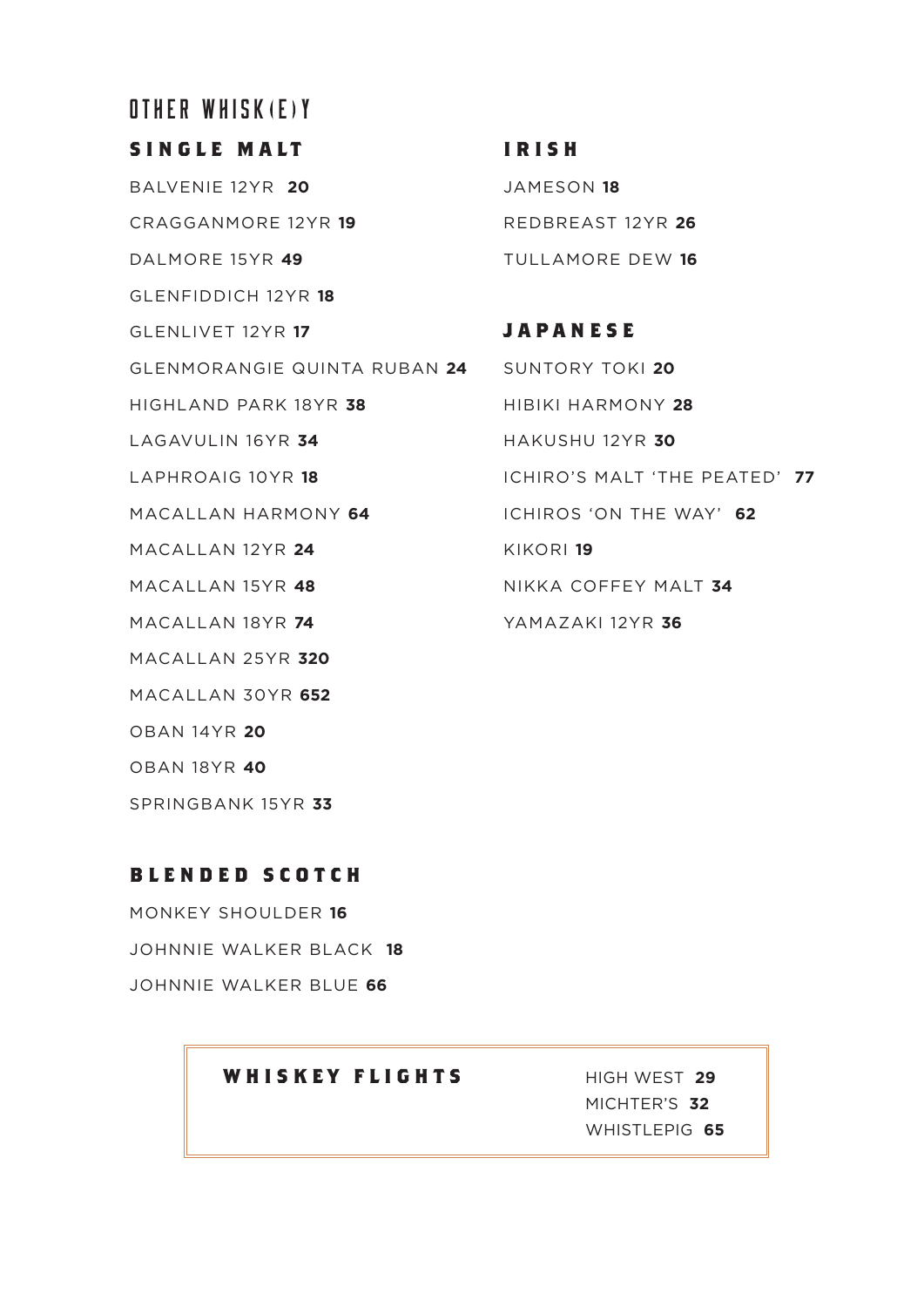# TEQUILA RUM

**BLANCO / SILVER / PLATA** ESPOLÓN **18** CODIGO 1530 **20** CODIGO 1530 ROSA **22** DON JULIO **20** HERRADURA **18** LOS SUNDAYS **17** OCHO **26** PATRÓN **20** SANTO **19 REPOSADO** CASAMIGOS **20** CODIGO 1530 **22** 

FORTALEZA **26**

### **AÑEJO**

CASAMIGOS **26**

DON JULIO **24**

DON JULIO 1942 **54**

EL TESORO DE DON FELIPE **36**

HERRADURA SELECCION SUPREMA **67**

#### **MEZCAL**

MONTELOBOS **19**

DEL MAGUEY SAN LUIS DEL RIO **28**

DOS HOMBRES **23**

EL JOLGORIO TOBOLÁ **40**

GRACIAS A DIOS JOVEN **20**

ī

HAVANA CLUB **16** APPLETON 12YR EXTRA **16** BRUGAL 1888 **18** CLEMENT CUVÉE HOMERE RHUM **21** GOSLING'S **16** FLOR DE CAÑA **15** PLANTATION PINEAPPLE **16** RON ZACAPA 23YR **19** RON ZACAPA CENTENARIO XO **24** SAILOR JERRY SPICED **13** SANTA TERESA 1796 **20** SELVA REY COCONUT **14** SMITH & CROSS JAMACIAN **19** TEN TO ONE **22** ZAYA 16YR **18**

**CORAZON EXPRESIONES FLIGHT 58**

BLANCO HELD FOR 60 DAYS IN STAINLESS STEEL REPOSADO AGED 12 MONTHS IN ELMER T. LEE BARRELS ANEJO AGED 26 MONTHS IN WILLIAM LARUE WELLER BARRELS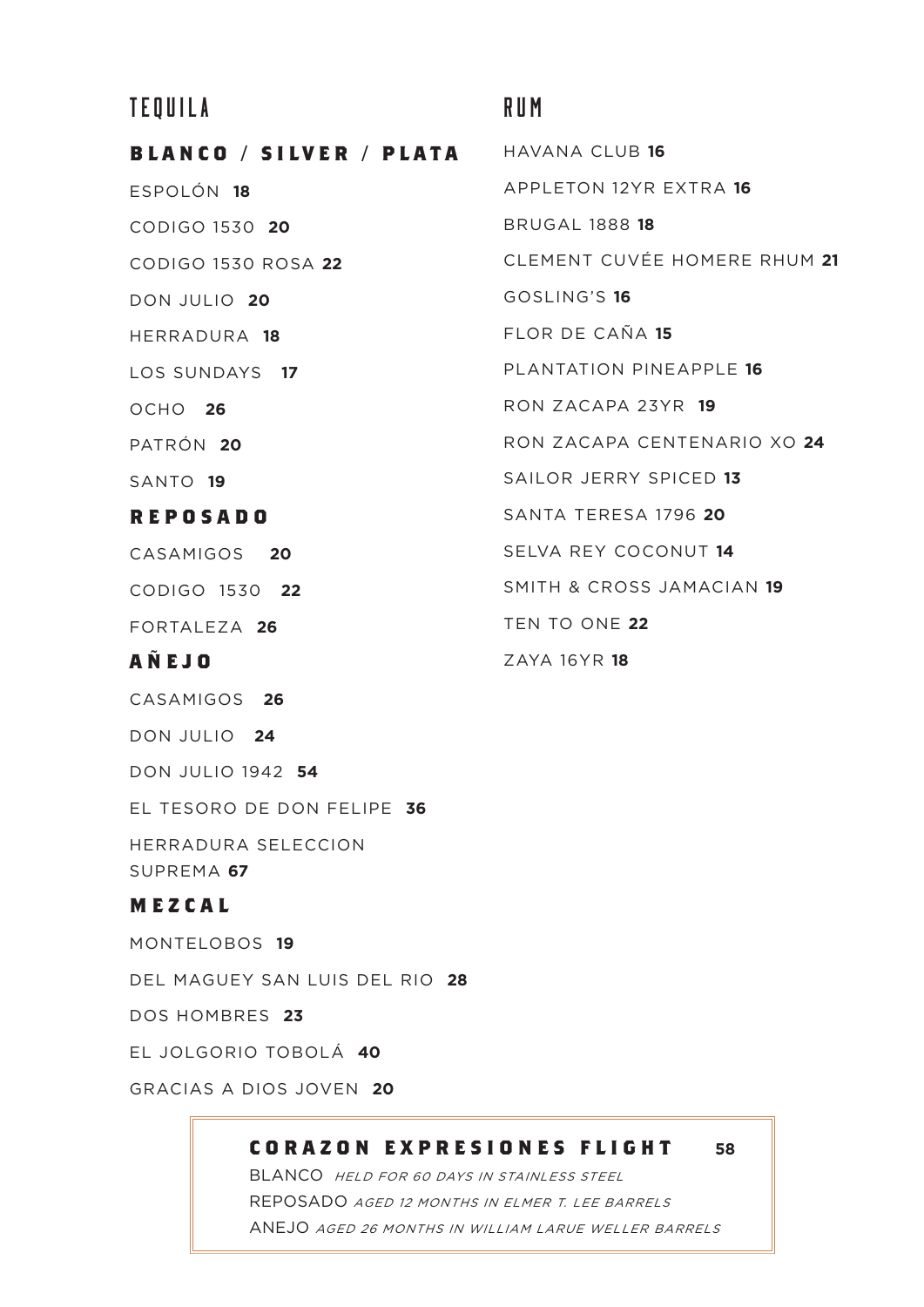# VODKA GIN

KETEL ONE **16** ABSOLUT ELYX **20** BELVEDERE **18** CHOPIN **20** GREY GOOSE **18** HANSON ORGANIC CUCUMBER **16** KETEL ONE BOTANICALS CUCUMBER & MINT **18** KETEL ONE BOTANICALS GRAPEFRUIT & ROSE **18** KETEL ONE BOTANICALS PEACH & ORANGE BLOSSOM **18** KETEL ONE CITROEN **16** KETEL ONE ORANJE **16** ST GEORGE GREEN CHILE **16** SKYY **17** STOLI ELIT **26** TITOS **16** WHEATLEY **16**

FORD'S **16** BOMBAY SAPPHIRE **16** BOODLES **17** BOTANIST **16** DRUMSHANBO GUNPOWDER **20** HAYMANS OLD TOM **16** HENDRICK'S **18** MONKEY 47 **36** NOLET'S RESERVE **158** NOLET'S SILVER **22** OLD RAJ **19** PLYMOUTH **19** SIPSMITH SLOE **20** ST GEORGE BOTANIVORE **17** ST GEORGE TERROIR **17** TANQUERAY **16** TANQUERAY NO. 10 **18**

**A P É RITIF** APEROL **16** CAMPARI **16** CARPANO ANTICA FORMULA RED **16** CARPANO BIANCA **16** CARPANO CLASSICO **16**  CHAREAU ALOE **16** COCCHI AMERICANO **16** CYNAR **16** ITALICUS ROSOLIO BERGMOTTO **16** LILLET BLANC **16** PIMM'S NO. 1 CUP **16**